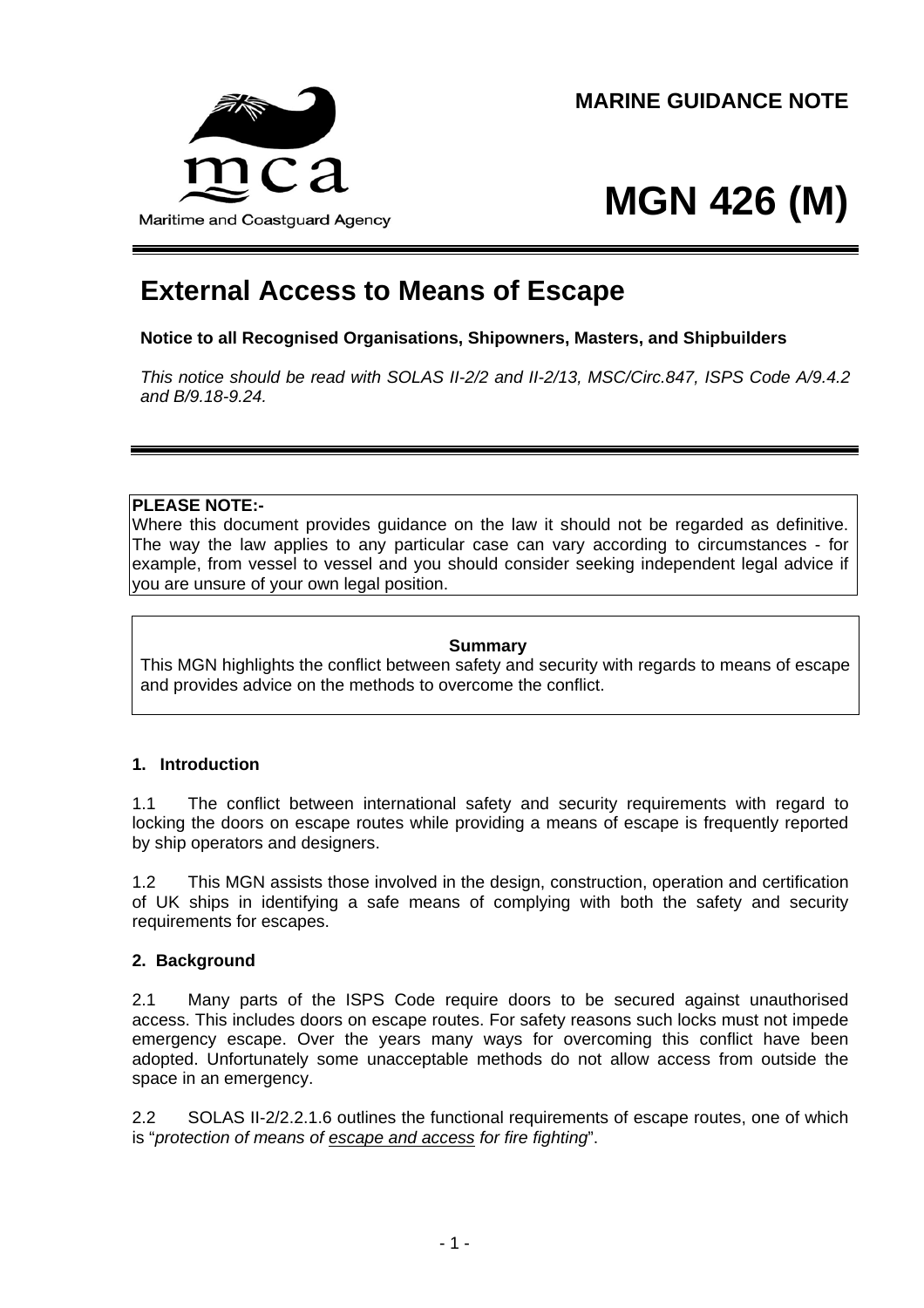#### Passenger Ships

2.3 SOLAS II-2/13.3.2.6.1 requires "*Cabin and stateroom doors shall not require keys to unlock them from inside the room. Neither shall there be any doors along the designated escape route which require keys to unlock them when moving in the direction of escape.*"

2.4 Normally latched escape doors providing escape from public spaces are required to be fitted with a means of quick release. The system for quick release is required to meet specific requirements outlined in SOLAS II-2/13.3.2.6.2. For this reason, not all of the acceptable methods of achieving both safety and security requirements listed in para. 3.3 below may be acceptable for passenger escapes on passenger ships.

#### Cargo Ships

2.5 Although SOLAS II-2/13.4.2.1.2 does not explicitly require every door leading to the open deck to be capable of being opened from both sides, MSC/Circ.1120 outlines the philosophy that "means of escape" referenced in SOLAS II-2/13.3.3 must be accessible from both sides. It states;

*"The escape routes are routes for escape and also for access. Accordingly, the locking arrangement should be such that it does not obstruct these two objectives (escape and access). Doors along any designated escape routes which require keys to unlock them when moving in the direction of escape should not be permitted."* 

2.6 The UK interpretation of SOLAS is that all doors on all escape routes must be accessible in both directions in an emergency.

#### **3. Guidance on Compliance with International Requirements**

3.1 Methods of Securing Doors

3.1.1 It is recognised that security requires that access to "restricted areas" is controlled. Both the safety and security requirements have to be met and various methods of achieving this have been employed.

- 3.2 Examples of unacceptable methods:-
	- "dead bolt latches" on the inside
	- Planks of wood across the door handles internally
	- Internally lashed doors with emergency knife
	- Door locks with no external keyhole

#### 3.3 Examples of acceptable methods:-

- Key-pad door locks which in their failure mode open the lock
- Swipe-card locks which in their failure mode open the lock
- A padlock key control system and an internal quick release device
- Door locks with internal release device and an external lock with key control system
- Latch dogs with a removable handle that require a special shaped head for opening them externally, with the handle readily available for emergency use.
- Use of customs tags to show restricted area has not been breached coupled with a patrol system to verify integrity of tag
- Door alarm coupled with a response system to investigate when alarm sounds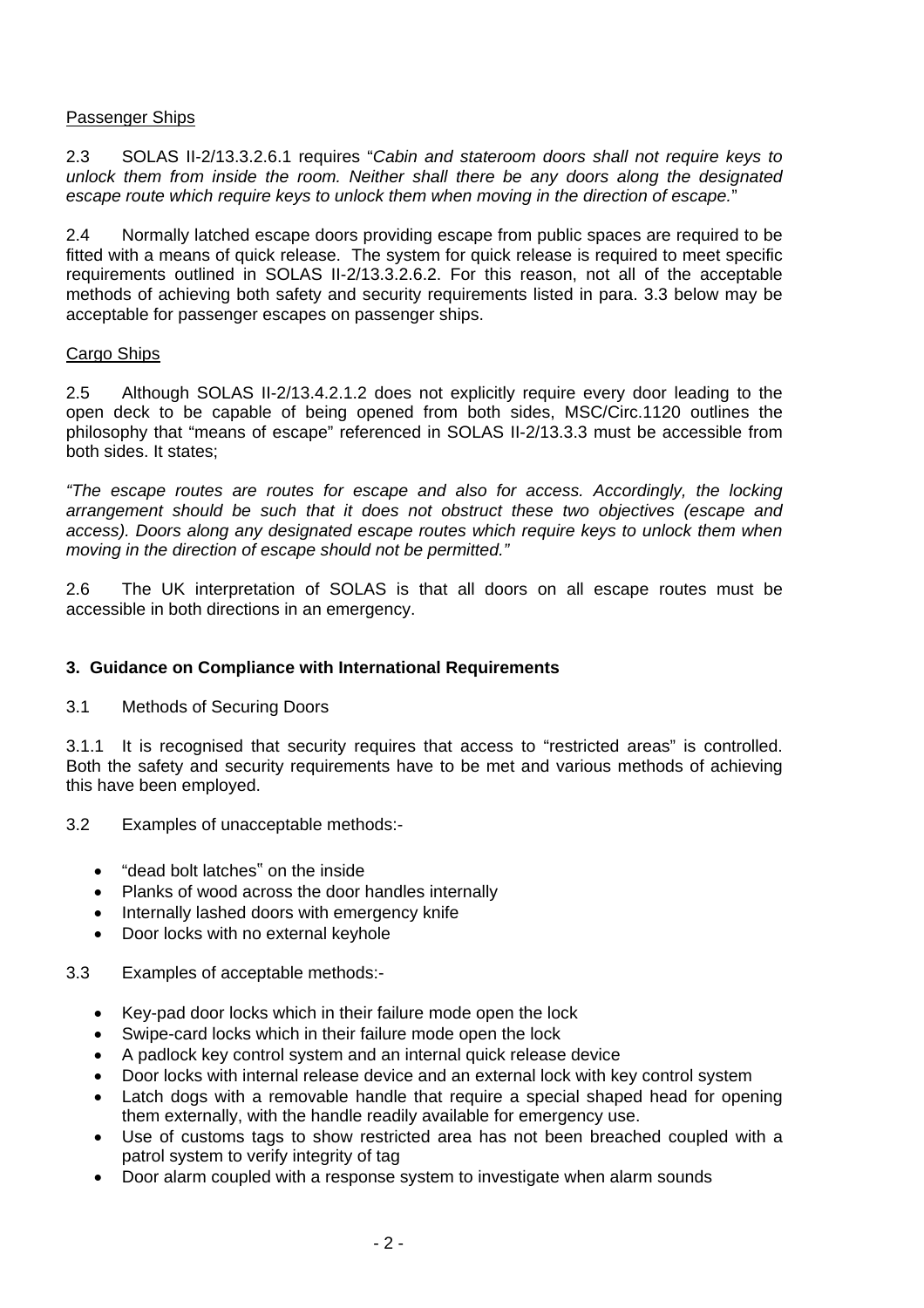3.4 The acceptable methods described above also require appropriate operational procedures to be in place to ensure that the means of access is readily accessible in an emergency. Examples of this are: procedures for access to and use of keys and codes; or searches of restricted areas to verify their integrity after a suspected breach.

3.4 If existing locking arrangements fall within the description of any of the unacceptable methods, the locking arrangements should be changed to comply with the international requirements.

3.5 This may involve the removal of internal locking devices that cannot be disconnected from the outside in emergency situations and ensuring that doors which are locked internally using conventional door locks and keys can still be opened externally.

3.6 Changes should be implemented as soon as practicable. In the meantime, any shipboard emergency procedures should take account of the locking arrangements in place.

#### **4. Examples of door securing devices with internal release**

4.1 The following diagrams and pictures illustrate two examples of compliance with requirements, in conjunction with appropriate operational procedures to ensure that the locking arrangements are readily accessible in an emergency.

4.2 Diagrams of an acceptable arrangement (not for passenger escapes on passenger ships).

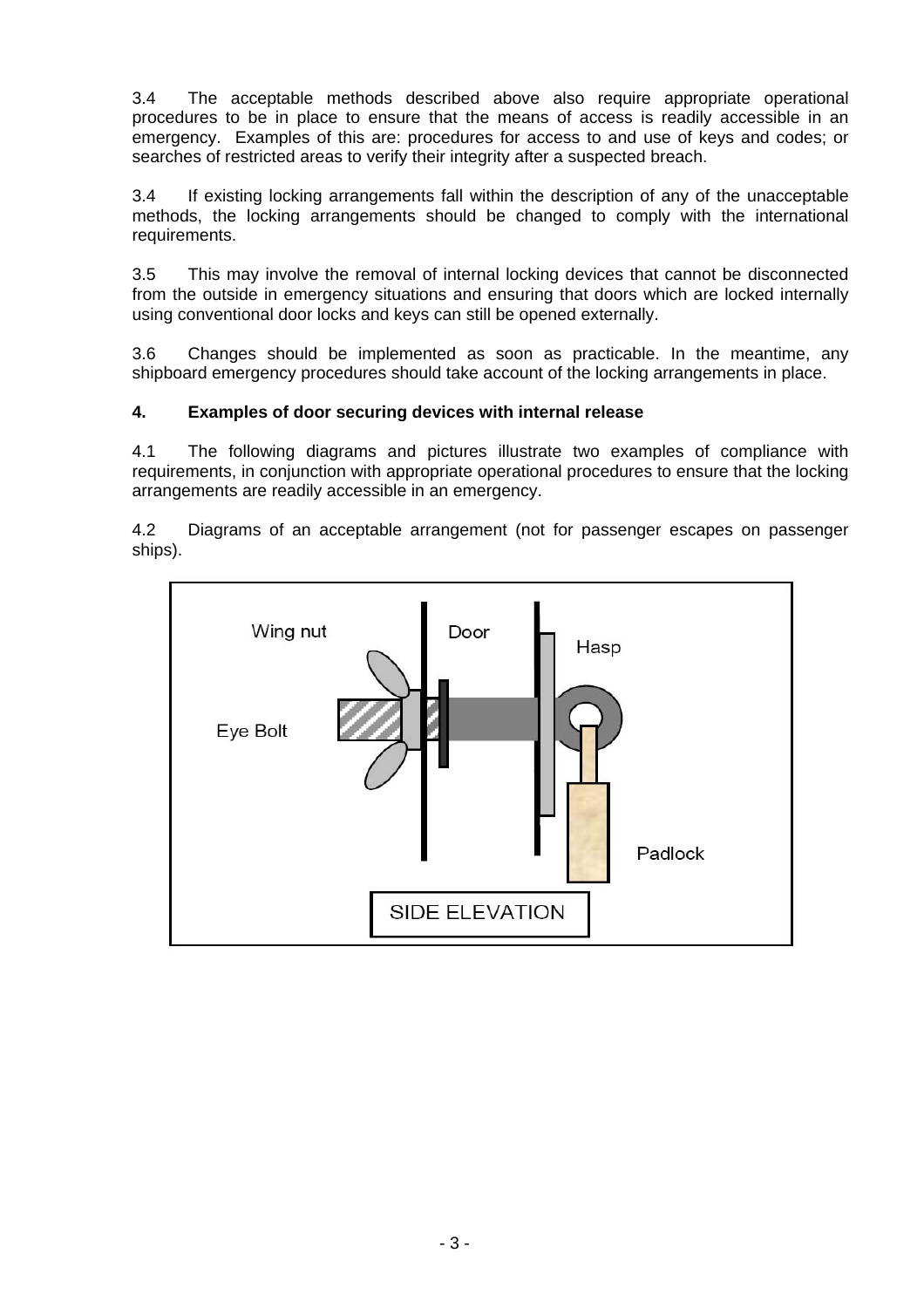

4.3 Pictures of an acceptable arrangement (not for passenger escapes on passenger ships).



Locked